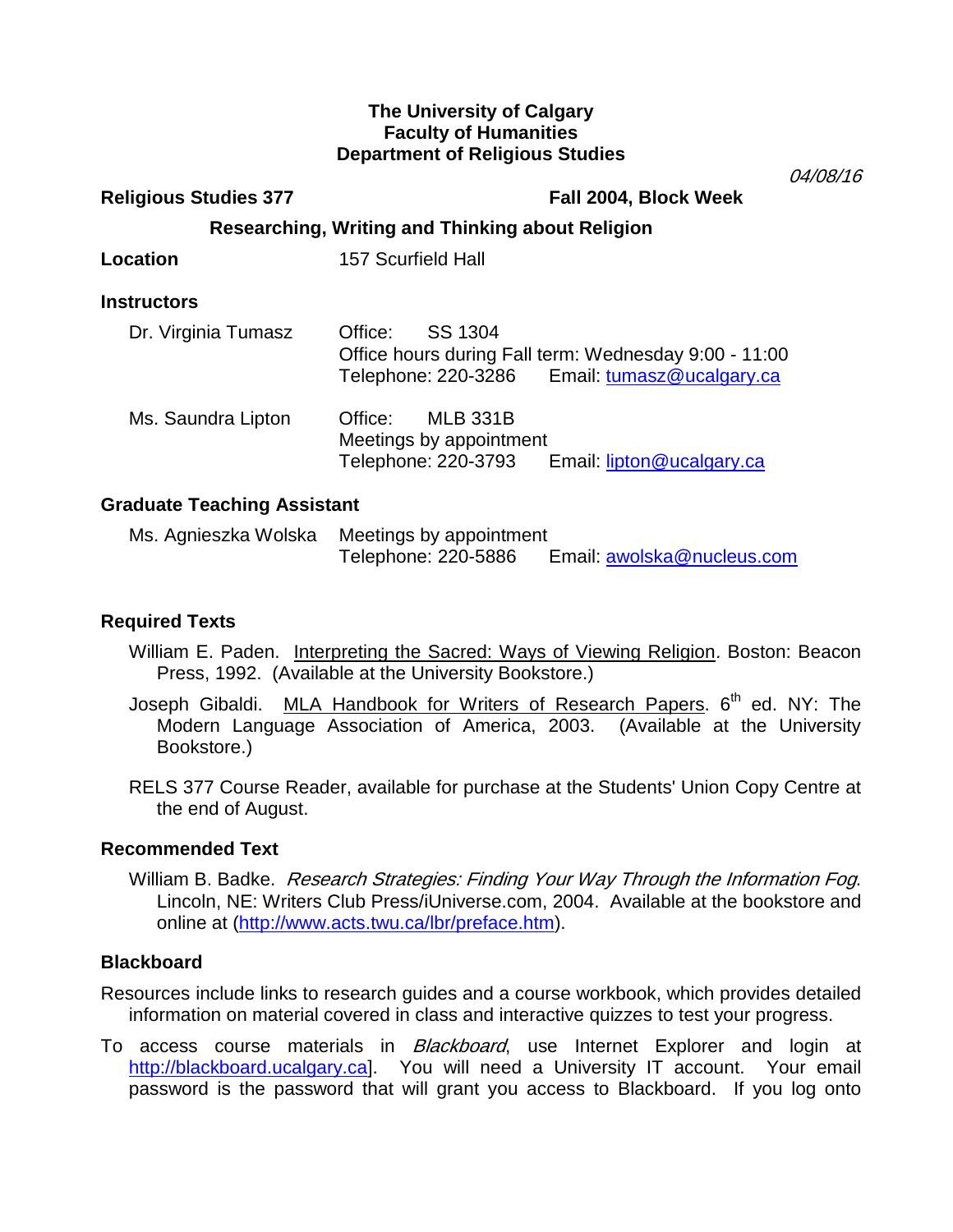Blackboard and RELS 377 does not appear as a course in which you are enrolled, please contact V. Tumasz for help.

#### **Course Description**

The purpose of this course is to acquaint students with the academic field of Religious Studies and to give practical instruction in research methods and academic writing. Students will be introduced to a small sampling of the variety of theories that are used in the academic study of religion will be asked to formulate a research question and carry through a research project of their own.

The course will concentrate on the development of skills and certain habits of mind that are important in the academic study of religion. Paden's text will guide students through an overview of the field of Religious Studies. Dr. Tumasz will give instruction in reading, identifying the thesis and argument of a text, and foster the habit of critically assessing the premises and presuppositions of scholarship on religion. She also will provide instruction in the effective development of interesting research questions and in effective writing processes and the conventions of academic writing.

 Ms. Lipton, a senior librarian, will acquaint students with the myriad of resources available to the Religious Studies scholar. She also will provide intensive instruction in the tools and methods of scholarly research, helping students to develop the skills needed to effectively locate and evaluate information.

## **Core Competencies**

Students can expect to develop the following skills in completing the work for this course:

- careful and critical reading of texts
- critical analysis of ideas, theories, and methodologies in Religious Studies
- formulating interesting research questions
- making a research plan
- locating and documenting sources of information and scholarship
- assessing the value of sources
- written communication according to the conventions of academic prose
- textual editing and revision

#### **Course Requirements**

These are broken down into pre-session, block week, and post-block week sections.

#### **1. Pre-session assignments:**

- Read Paden's book. (There will be a quiz on the book on the first day of class.)
- Past research practice essay, to be submitted at the beginning of the first class. For instructions, look under "Pre-session assignments" on Blackboard. This assignment is ungraded; however, a penalty of lowering the course grade by one letter-grade will apply if it is not completed and submitted on time.
- Research skills quiz, to be completed by August 26. The quiz is found under "Pre-session assignments" on Blackboard. This quiz is ungraded; however, a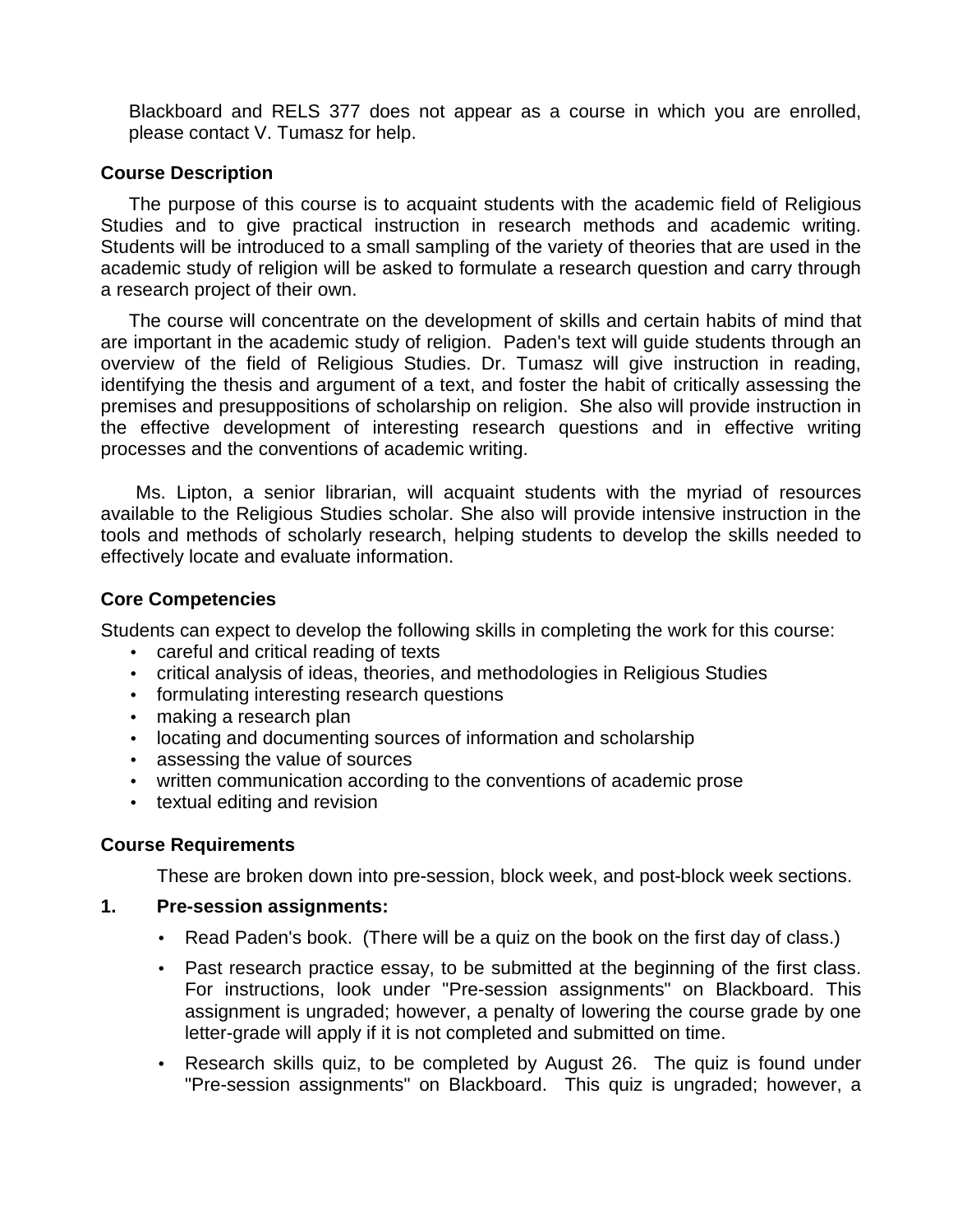penalty of lowering the course grade by one letter-grade will apply if it is not completed by the deadline.

## **2. Block Week Assignments**

#### **In class:**

- Paden quiz on first day 10%
- Research quiz on last day 10%

## **Homework:**

- Reading of approximately one article each night. Reading assignments will be made on the first day of class.
- Blackboard Exercises: These exercises are ungraded; however, a penalty of lowering the course grade by one letter-grade will apply if one is not completed on time. The exercises for each unit should take less than a half-hour.

Unit 2 exercises must be completed by Wednesday, September 1, at midnight.

Unit 3 exercises must be completed by Thursday, September 2, at midnight.

Unit 4 exercises must be completed by Friday, September 3, at midnight.

## **3. Post-Block Week Assignments:**

- Statement of research topic and question by **Sept. 17**. For instructions, see under "Post-Block Week Assignments" on Blackboard. Your research must address an issue in method and theory in Religious Studies. Approval of your topic is required, which means that your final submission may not be accepted if you do not submit the topic for approval as indicated. A penalty of lowering the course grade by one letter-grade applies if your statement is not submitted on time.
- Blackboard Research Assignment, due **Sept. 22**. For instructions, see under "Post-Block Week Assignments" on Blackboard. This is a graded assignment that is worth 15%.
- Meeting with librarian, S. Lipton, to discuss Research Assignment. Sign up sheet will be available in class. Meeting dates will be from **September 23 to October 1**. A penalty of lowering the course grade by one letter-grade will be assessed if you do not attend the meeting to discuss your research assignment.
- Draft of research paper, due on **the Monday (or in the case of a holiday, the Tuesday) before the week of your meeting with TA** (see next paragraph); **the earliest due date will be October 12**. Drafts will be submitted in paper form to the Department office. The draft will be worth 10% of your final grade. Information on the manner of assessment of the draft will be posted on Blackboard in due time.
- Meeting with the teaching assistant, Agnieszka Wolska, to discuss draft. Meetings will be scheduled in **the last two weeks of October and the first two weeks of November**. A penalty of lowering the course grade by one letter-grade will be assessed if you do not fulfil this requirement.